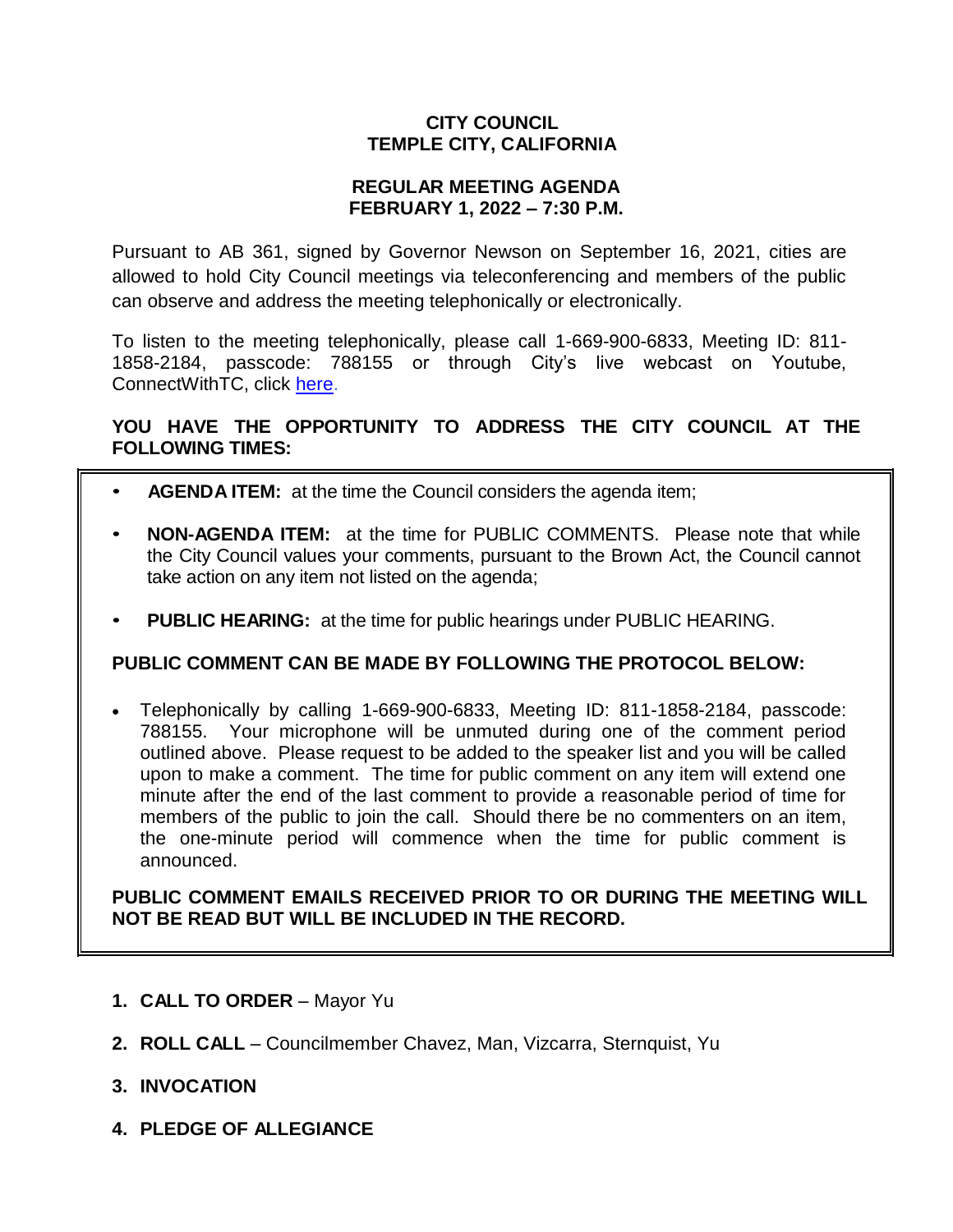# **5. CEREMONIAL MATTERS – PRESENTATIONS**

### A. FOOTHILL UNITY CENTER

## **6. PUBLIC COMMENTS ON ITEMS NOT LISTED ON THE AGENDA**

The City Council will now hear public comments regarding items **not listed** on the agenda. The procedure to address the City Council is highlighted on the first page of this agenda. The City Council will close this public comment period 1 minute after the last speaker, but in no event will this public comment period exceed 30 minutes total. There is a second public comment period at the end of the meeting.

#### **7. CONSENT CALENDAR**

All Consent Calendar items may be approved in a single motion as recommended unless removed for further discussion. If members of the City Council or persons in the audience wish to discuss any matters listed on the Consent Calendar, please address them at this time.

Recommendation: Approve Items A through E per recommendations.

## [A. APPROVAL OF MINUTES](https://www.ci.temple-city.ca.us/DocumentCenter/View/17379/03-7A_CCM---2022-01-18)

The City Council is requested to review and approve the Minutes of the Regular City Council Meeting of January 18, 2022.

Recommendation: Approve.

#### B. [PLANNING COMMISSION ACTIONS](https://www.ci.temple-city.ca.us/DocumentCenter/View/17380/04-7B_PC-Actions---from-2022-1-11)

The City Council is requested to receive and file the actions of the Planning Commission Regular Meeting of January 11, 2022.

Recommendation: Receive and file.

## C. [LEGISLATIVE UPDATE](https://www.ci.temple-city.ca.us/DocumentCenter/View/17389/05-7C_Legislative-Update)

The City Council is requested to receive and file the legislative update report and direct the City Manager to implement all required procedures and policies in alignment with the new and applicable state laws.

Recommendation:

- 1. Receive and file this report on newly enacted state laws that will impact city services and policies; and
- 2. Direct the City Manager to implement all required procedures and policies in alignment with new and applicable state laws.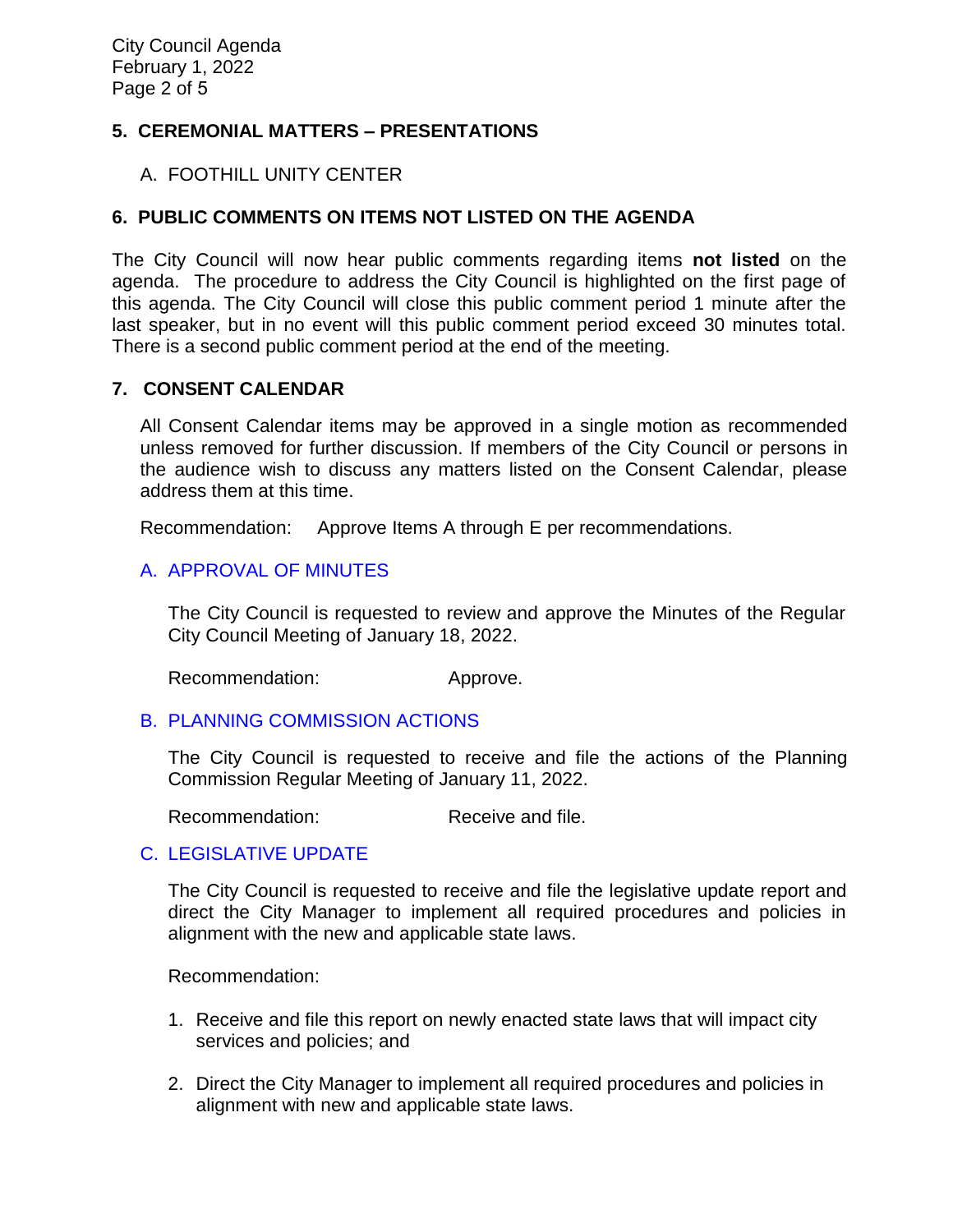# [D. PETTY CASH REPORT](https://www.ci.temple-city.ca.us/DocumentCenter/View/17374/05-7C_Petty-Cash-Report)

The City Council is requested to review, receive and file the Petty Cash Report.

Recommendation: Receive and file.

## [E. ADOPTION OF RESOLUTION NO. 22-5580 APPROVING PAYMENT OF BILLS](https://www.ci.temple-city.ca.us/DocumentCenter/View/17375/06-7D_Reso-No-22-5580-20122---Warrants--Demands-FY-2021-2022) [FOR FISCAL YEAR 2021-22](https://www.ci.temple-city.ca.us/DocumentCenter/View/17375/06-7D_Reso-No-22-5580-20122---Warrants--Demands-FY-2021-2022)

The City Council is requested to adopt Resolution No. 22-5580 authorizing the payment of bills.

Recommendation: Adopt Resolution No. 22-5580

### **8. PUBLIC HEARING** – None

### **9. UNFINISHED BUSINESS** – None

#### **10. NEW BUSINESS**

## A. [DISCUSSION AND POSSIBLE ADOPTION OF RESOLUTION TO CONTINUE TO](https://www.ci.temple-city.ca.us/DocumentCenter/View/17376/07-10A_Remote-Meeting_Staff-Report_v2-w-attachments) [ALLOW CITY COUNCIL MEETINGS TO BE HELD REMOTELY, CONSISTENT](https://www.ci.temple-city.ca.us/DocumentCenter/View/17376/07-10A_Remote-Meeting_Staff-Report_v2-w-attachments) [WITH ASSEMBLY BILL 361](https://www.ci.temple-city.ca.us/DocumentCenter/View/17376/07-10A_Remote-Meeting_Staff-Report_v2-w-attachments)

The City Council is requested to consider the safety and procedural issues involved in continuing to hold remote meetings pursuant to AB 361 and, if the facts so require, to adopt Resolution No. 22-5579 to authorize the Council and Commissions to meet virtually through March 2, 2022.

Presentation: City Manager

Recommendation:

- 1. Discuss the continued use of teleconferencing or videoconferencing for Brown Act-covered public meetings of the City Council and City commissions; and
- 2. Either adopt attached Resolution No. 22-5579 to authorize the continued use of such technology for meetings for a period of 30 days or take no action.

## **11. UPDATE FROM CITY MANAGER**

## **12. UPDATE FROM CITY ATTORNEY**

A. UPDATE ON COUNTY MOTION REGARDING RENTAL PROPERTIES

# **13. COUNCIL REPORTS REGARDING AD HOC OR STANDING COMMITTEE MEETINGS**

A. SCHOOL DISTRICT/CITY STANDING COMMITTEE (Councilmember Man and Councilmember Chavez) – Formed 1/3/2012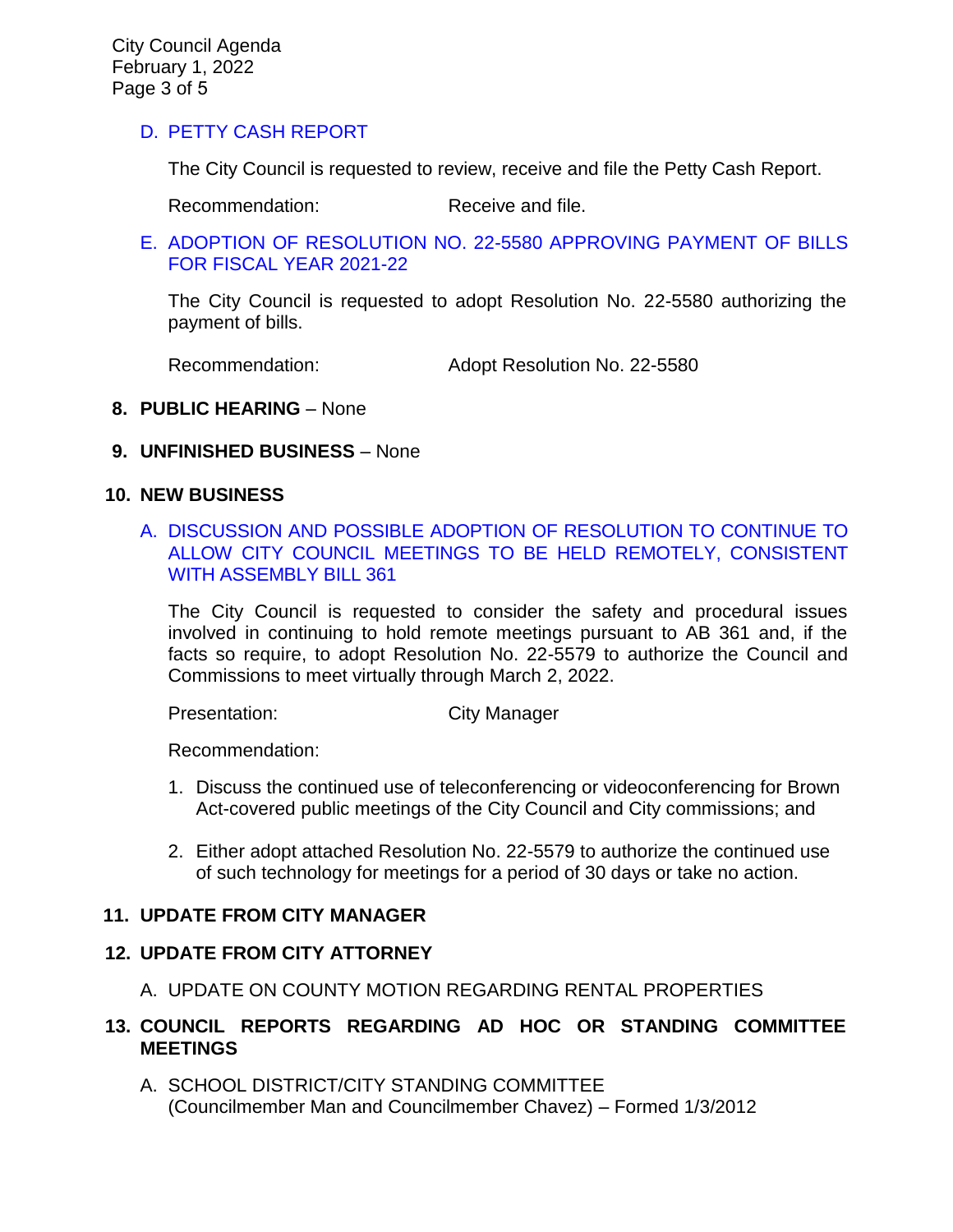City Council Agenda February 1, 2022 Page 4 of 5

- B. LAS TUNAS DOWNTOWN REVITALIZATION STANDING COMMITTEE (Councilmember Chavez and Mayor Yu) – Formed 2/18/2014
- C. FUTURE DEVELOPMENT OF CITY PROPERTIES STANDING COMMITTEE (Mayor Yu and Councilmember Man) – Formed 2/18/2014
- D. AUDIT STANDING COMMITTEE (Councilmember Chavez and Mayor Yu) – Formed 7/15/2014
- E. FACILITIES, PUBLIC WORKS, AND INFRASTRUCTURE STANDING COMMITTEE (Mayor Yu and Councilmember Man) – Formed 4/4/2017
- F. PRIMROSE PARK ART ELEMENT AD HOC (Councilmember Vizcarra and Mayor Yu) – Formed 5/19/20
- G. CITY BASED HOMELESS PLAN STANDING COMMITTEE (Councilmember Vizcarra and Mayor Pro Tem Sternquist) – Formed 3/16/21

## **14. COUNCIL ITEMS SEPARATE FROM THE CITY MANAGER'S REGULAR AGENDA**

- A. COUNCILMEMBER VIZCARRA
- B. COUNCILMEMBER CHAVEZ
- C. COUNCILMEMBER MAN
- D. MAYOR PRO TEM STERNQUIST
- E. MAYOR YU

## **15. RECESS TO SUCCESSOR AGENCY TO THE TEMPLE CITY COMMUNITY DEVELOPMENT AGENCY MEETING**

## **16. ADDITIONAL PUBLIC COMMENTS ON ITEMS NOT LISTED ON THE AGENDA**

The City Council will now hear additional public comments regarding items not listed on the agenda. The procedure to address the City Council is highlighted on the first page of this agenda.

# **17. ADJOURNMENT**

| <b>PLANNING COMMISSION</b>               | 7:30 P.M. FEBRUARY 8, 2022  |
|------------------------------------------|-----------------------------|
| <b>TRANSPORTATION AND PUBLIC SAFETY</b>  | 7:30 P.M. FEBRUARY 9, 2022  |
| <b>COMMISSION</b>                        |                             |
| CITY COUNCIL                             | 7:30 P.M. FEBRUARY 15, 2022 |
| <b>PARKS &amp; RECREATION COMMISSION</b> | 7:30 P.M. FEBRUARY 16, 2022 |